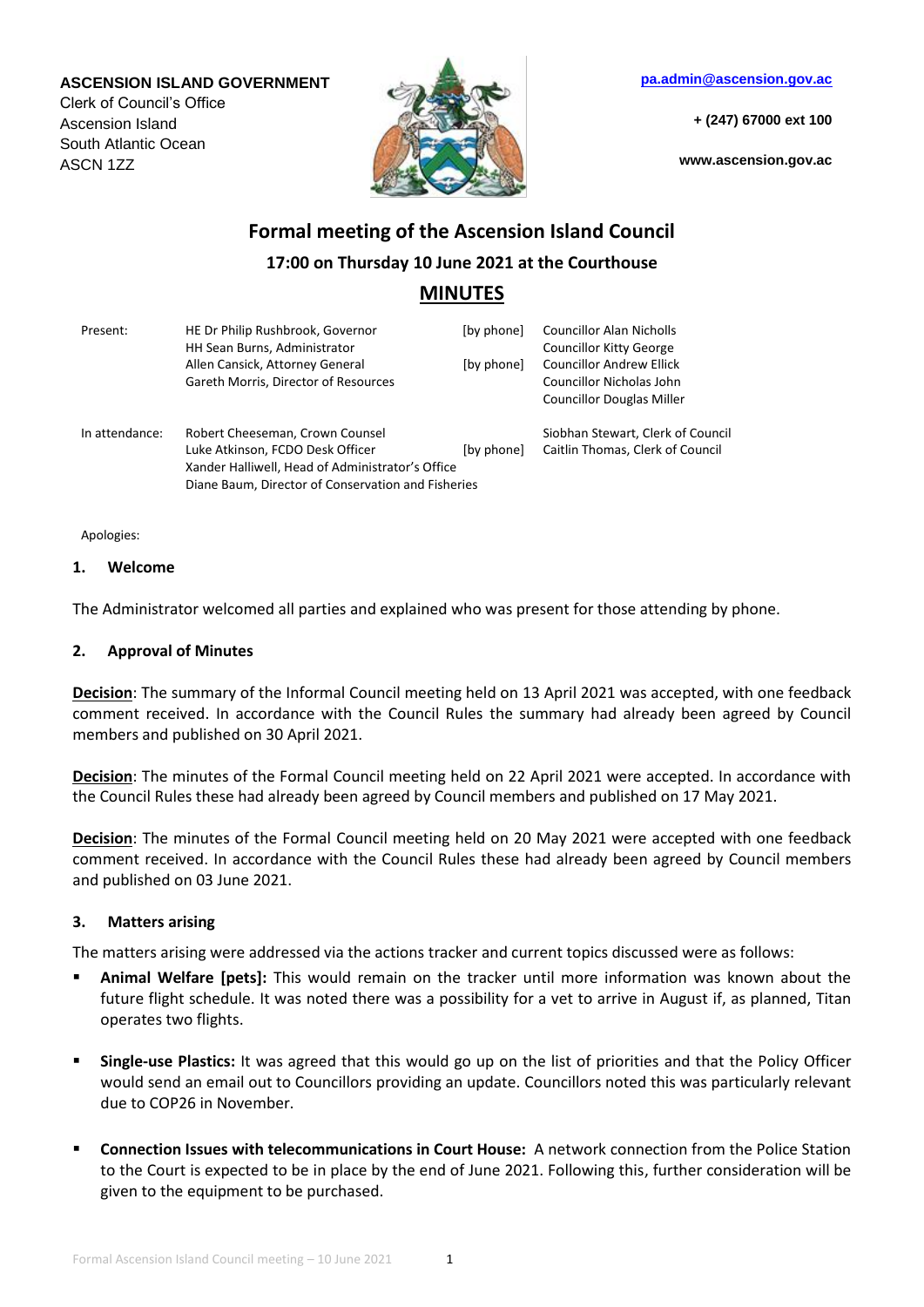- **Flight details over the festive period:** A double shuttle has been confirmed in August. A discussion will be held next week with SHG and Titan for a long term plan in looking to secure more certainty of the flights going forward.
- **Policy Offer to write to Starlink regarding services:** The option of Starlink has been looked into and it had been confirmed via their website that this would only be possible commencing 2022. The AIG has reached out to Starlink in order to see if a possible service can be provided here on Ascension; a response was received welcoming the invitation.
- **No Flag on the Naval Flag Staff:** Repairs completed Flag is now flying and the action will be removed from the tracker.
- **Explore the options/measure that may be enforced regarding the dumping of fish waste at the pier head:** Update provided to Council by email on 07 June 2021. Discussions were still being held amongst Crown Counsel and Councillors on how to proceed.
- **Arrange a meeting of the ERWG before the next formal meeting:** A meeting was held on Thursday 03 June 2021. Item removed from the actions tracker.
- **Councillors to nominate Councillor to attend JMC:** Alasdair Bain will attend a Sherpa meeting on 10 June 2021, then report back to Councillors.

# **4. Inshore Fisheries Strategy Consultation**

The Administrator introduced the Inshore Fisheries Strategy to Council and welcomed the Director of Conservation & Fisheries (DOCF). Dr Baum explained that a public consultation was held on the 03 June along with questionnaires and articles distributed via the Islander and on social media inviting the public to provide a response, adding that the majority of the feedback was quite positive. The public were concerned about how some of these issues would be enforced. The Director of Conservations and Fisheries said the details would be discussed between a working group with Council to develop the policy further, and would then seek public consultation once a firm proposal is made on those details.

The Administrator thanked the DOCF and asked if all Councillors were in agreement that a working group be formed. Cllr John expressed concerns although, content with the decision that a working group be formed, Council should be mindful of how much work they are taking on whilst assisting in the best possible way.

| Proposal                                                      |     | AN  | <b>NJ</b> | <b>DM</b> |
|---------------------------------------------------------------|-----|-----|-----------|-----------|
| 1 Decision for an Inshore Fisheries Working Group to be   Yes | Yes | Yes | Yes       | Yes       |
| tormed                                                        |     |     |           |           |

Dr Baum provided an update on the Marine Protected Area (MPA) fund explaining that a private donor has provided a £2 million endowment through the Blue Marine Foundation. It was then discussed that certain challenges have arisen with the fund regarding the legal aspect and who would be responsible and liable for making sure the community projects that are funded go ahead. A requirement from Blue Marine Foundation was that a legal counterparty on Ascension would take on this responsibility; however, options are still being explored on this matter.

Cllr Ellick queried whether the option of setting up a bank account here on Ascension had been explored; however, the DOCF explained that the main issue is the legal entity of which it involves and who would stand responsible for dispersing the fund. The Administrator was in agreement and reassured Council that the risks associated with being a legal counterparty and whoever took it on would need to be fully aware of their responsibilities and liabilities.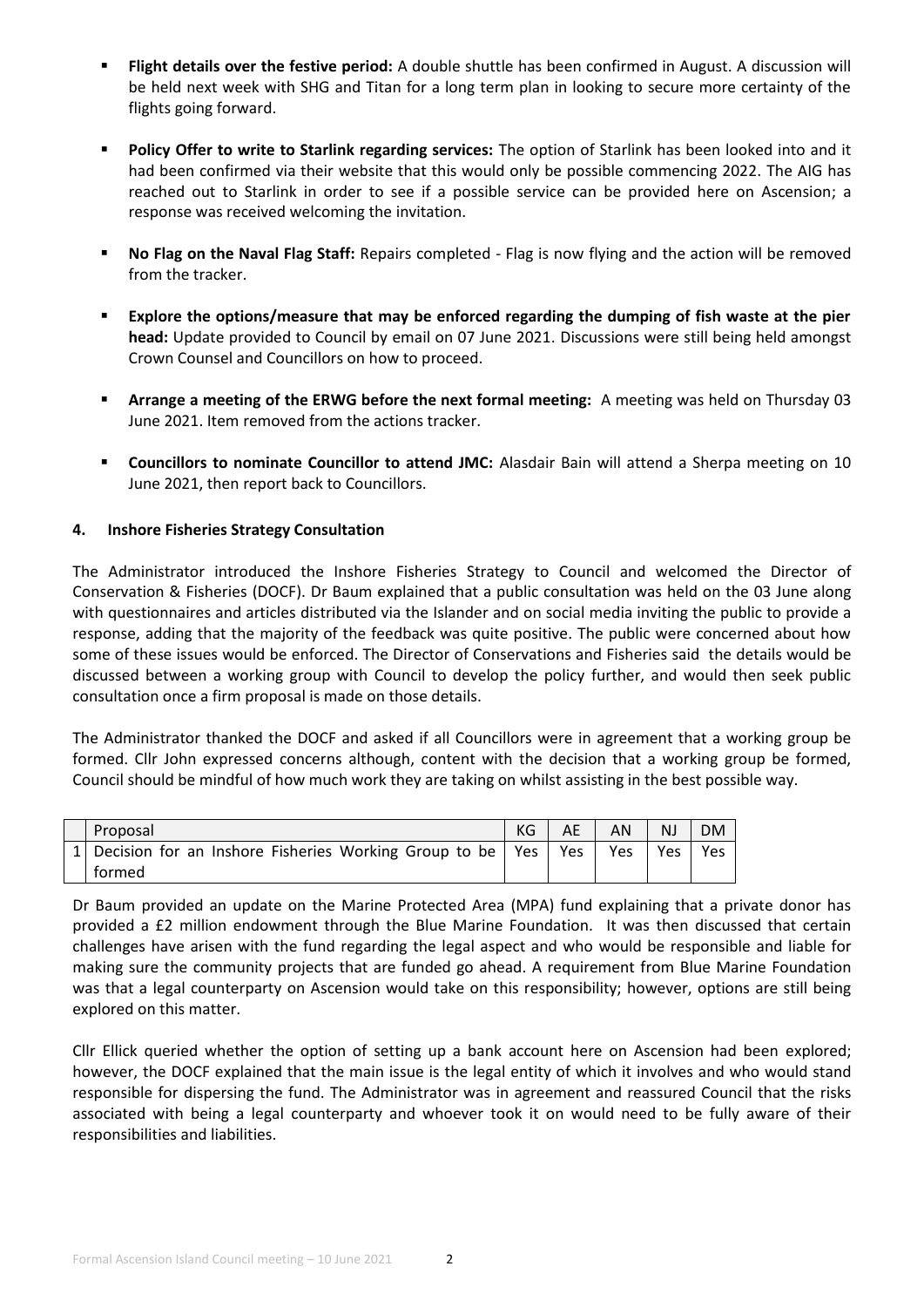# **5. Employment Law Reform**

Crown Counsel (CC) provided an update on the Employment Law Reform. Hard copies of the latest "tracked changes" version of the draft Ordinance were distributed.

Crown Counsel circulated a memo ahead of the meeting which set out a summary of the process to date and key features of the draft Ordinance. The memo was also accompanied by a detailed "transposition table" which showed how each paragraph of the policy mapped across to the Ordinance, the purpose of which was to allow Councillors to identify and to scrutinise how the policy had been implemented in the draft Ordinance.

Addressing the draft Ordinance, Crown Counsel explained that the various earlier versions had been circulated and examined previously, both in Council and in the ERWG, and the current version differs very little from the most recent version. Crown Counsel also confirmed that further proof reading will take place before the Ordinance becomes law, so any minor errors of punctuation etc will be addressed.

A recommendation was then sought from Council that the Employment Ordinance becomes law.

| Proposal |  |  |  |                                                     |  |  |  | KG | AE  | AN         | <b>NJ</b> | <b>DM</b>  |
|----------|--|--|--|-----------------------------------------------------|--|--|--|----|-----|------------|-----------|------------|
|          |  |  |  | 1 Employment Policy to be recommended to HE the Yes |  |  |  |    | Yes | <b>Yes</b> | No        | <b>Yes</b> |
| Governor |  |  |  |                                                     |  |  |  |    |     |            |           |            |

Cllr John was not in favour and expressed concerns that certain aspects where missing with regards to isolation costs on repatriation, and also including the provision for maternity, paternity and compassionate leave along with medical referrals.

The Administrator explained that the vote is four in favour and one against with HE the Governor accepting the majority vote to adopt that the Regulation of Employment in Ascension Ordinance becomes law. The Administrator thanked all parties who had been involved in this significant piece of work that had been a major priority for the current Council. It had taken 18 months and despite 'COVID' rightly taking priority, this had all still been agreed within the planned timeframe.

# **6. Coronavirus update [standing item]**

Head of Administrators Office (HoAO) provided an update about **coronavirus** (COVID-19) confirming that the first stages of the vaccination campaign has now been completed with Ascension Island receiving 2000 doses from the UK Government earlier in the year; the final doses were used within the date margin by the 31 May. In total Ascension had 941 eligible adults; of those 930 were able to receive the first dose of the vaccination along with 853 receiving their second dose, taking into account a disparity for people who have since left the island. This results in a 90% coverage rate for the eligible adults, factoring in children and those who are medically exempt results in an 80% vaccination rate of the total Island population.

In terms of future vaccinations, it was confirmed that the UK Government are looking to distribute a further set of vaccines pending the numbers needed and expiration dates.

The quarantine period was discussed and it was explained that being fully vaccinated reduces the level of risk to the island. A discussion was had with regards to St Helena's quarantine reduction being lowered from a period of 14 days to 10. It was confirmed that the AIG is working closely with Public Health England (PHE) to explore the possibility of a reduction in quarantine periods here on island.

Cllr Nicholls requested that an update be given on the direction of travel and what is needed in order to confidently make changes to the compulsory isolation protocols. The Administrator explained that professional advice given to St Helena in the press release is hopefully the same that will be given to Ascension from Public Health England (PHE) however he also confirmed that we are still awaiting a response so that the risk can be assessed.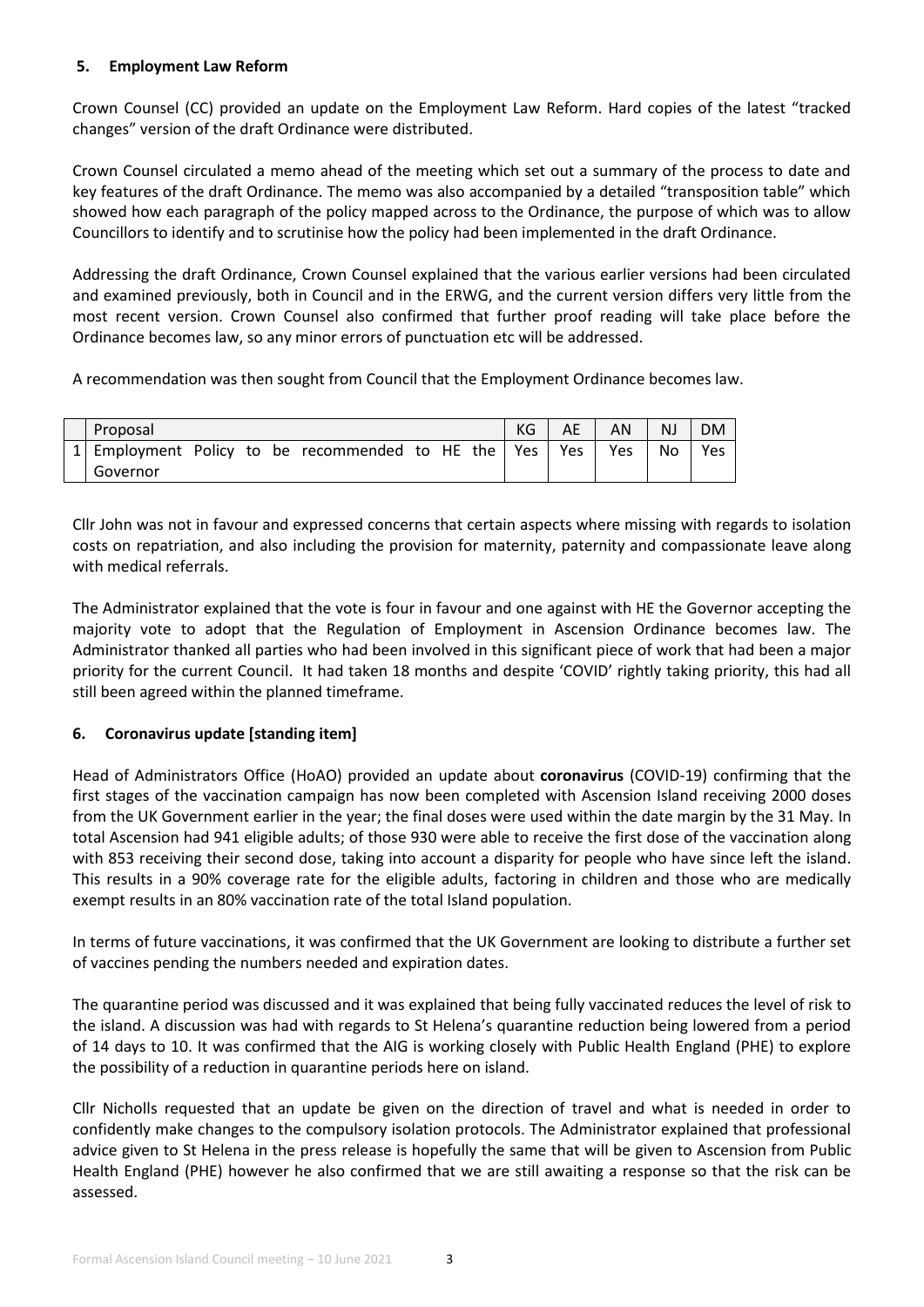Cllr Nicholls also expressed concern over the Delta variant; however the Administrator confirmed that the data given proves that the vaccine still covers these variants along with the boosters that will be issued later in the year. Cllr Nicholls also raised a question on whether or not children would be eligible to receive the Pfizer vaccine. The HoAO explained that AIG has secured a chiller that has the capacity to freeze at low enough temperatures in order to store the Pfizer vaccine; the difficulty remains the logistical arrangements of getting it to Ascension due to the amount of movements you can take before the vaccine is no longer effective.

The Governor expressed that the achievement from the two doses at 90% is extremely impressive adding that caution should be taken with regards to the under 18s explaining that even though the medical regulators have licenced the Pfizer vaccine, it is not yet recommended by PHE and further clarification would be needed

## **7. Runway project update**

The HoAO provided an update on the runway project explaining that the offloading of aggregate continues with only a small proportion left on board. The runway itself continues to make good progress despite a delay in the first stages with the offloading of aggregate. A number of repairs have been made on the roads due to repetitive motion of the trucks coming through. It was also confirmed that the road from the Pier would be resurfaced within the next week; however, this is still pending a final request.

Cllr John queried whether the option had been considered to keep the contractors on to carry out maintenance of the roads in the future. The DoR expressed that it is certainly something that the AIG is exploring.

# **8. Any other business**

Director of Resources (DoR) informed Council that with regards to Two Boats School recruitment has been going well, resulting in five teachers already recruited.

Cllr Ellick raised concerns that in terms of recruitment the turnover of staff seems to be an apparent issue throughout AIG. Cllr Ellick suggested that an adequate amount of notice should be included in the terms of contract of the employee. DoR informed Council that at present the majority of employees have a two month notice period; there being a three month period for senior management staff. Crown Counsel explained that there is no legal obligation for an employee to serve their full term of notice, however, there will be a financial penalty in place if they wish to leave before their notice is served.

Cllr Nicholls raised the issue of sharks and inquired if the AIG would look into the possibility of reinstating the shark net at Comfortless Cove. The Administrator explained that a number of options were discussed in the Public Shark Forum meeting on the 03 Jun 2021 as well as a number of proposals with the regards to a shark net. Cllr Ellick raised concern that Comfortless Cove would prove to be too small to offer it to the public as a safe swimming destination. Cllr Ellick expressed that the option of culling is certainly a reasonable solution and would like to have more information on the subject. The Administrator confirmed that following the meeting a number of options would be explored.

Cllr Miller requested an update regarding the Waste Water Treatment Plant. The Administrator confirmed that this would be carried out this financial year with the DoR adding that they are in the second phases of the tender process and currently awaiting the accounts to ensure that they are reputable and can carry out the role. The supplier should be picked within the next week.

Youth and trainee schemes were discussed with Cllr George expressing concerns that with regards to the youth trainees on island, there would be one space left to fill. The DoR confirmed that Mitie is prepared to offer a position and would like to see what the students are interested in. Cllr Ellick questioned if students who are staying back to study would still be eligible to take on a job. The DoR confirmed that this was possible but would be something that would need to be discussed with the Line Managers during the interview process.